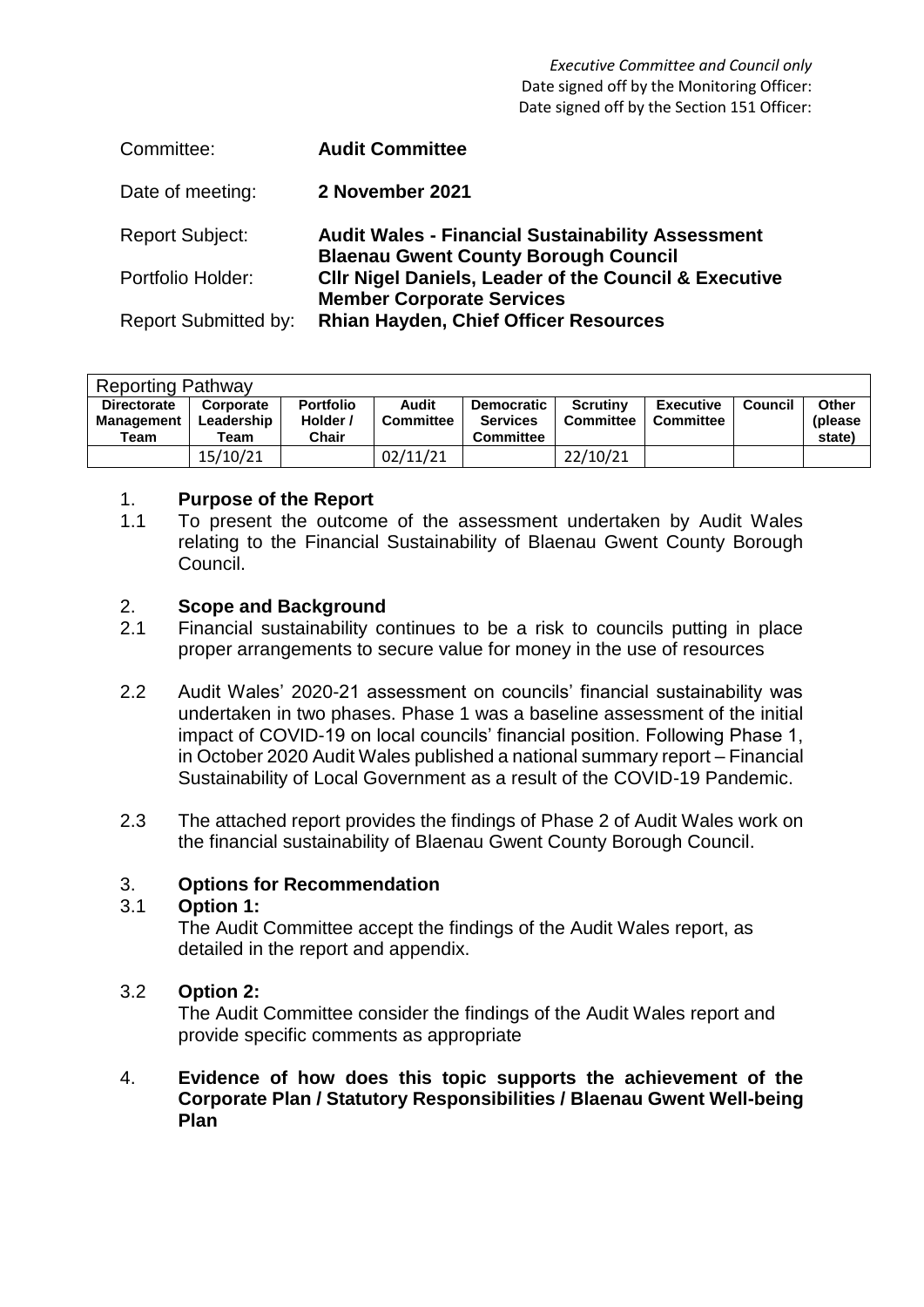4.1 Financial sustainability underpins the Council's ability to deliver services to the public in the medium and long term.

# 5. **Implications Against Each Option**

# 5.1 *Impact on Budget (short and long term impact)*

There is no direct impact on the Council's budget as a result of this report however the report does highlight improved financial planning within Blaenau Gwent and concludes that this combined with better-than-expected Welsh Government settlements mean the Council is better placed to maintain its financial sustainability over the short term but challenges remain to address forecast budget gaps over the medium term.

## 5.2 *Risk including Mitigating Actions*

Financial sustainability is crucial to the Council being able to deliver statutory / priority services in the medium / long term.

- 5.3 *Legal n/a*
- 5.4 *Human Resources n/a*

## 6. **Supporting Evidence**

## 6.1 *Performance Information and Data*

In summary Audit Wales findings, as detailed in the attached report are:-

- a) Improved financial planning and better-than-expected Welsh Government settlements mean the Council is better placed to maintain its financial sustainability over the short term but challenges remain to fully close budget gaps over the medium term.
- b) The immediate impact of COVID-19 on the Council's financial sustainability has been mitigated by additional Welsh Government funding.
- c) The Council continues to develop a more sustainable approach to financial planning and recognises the need to understand the ongoing financial impact of the pandemic.
- d) The Council is increasing its useable reserves and remains committed to doing so over the medium term.
- e) The Council's overall performance against budget is improving and, whilst some service areas continue to overspend, the Council is taking steps to help address some of these budget pressures..
- f) The Council has developed a more sustainable approach to savings planning but further challenges remain to identify sufficient savings to fully close the estimated medium-term funding gap.
- g) The Council's liquidity position remains the lowest in Wales.